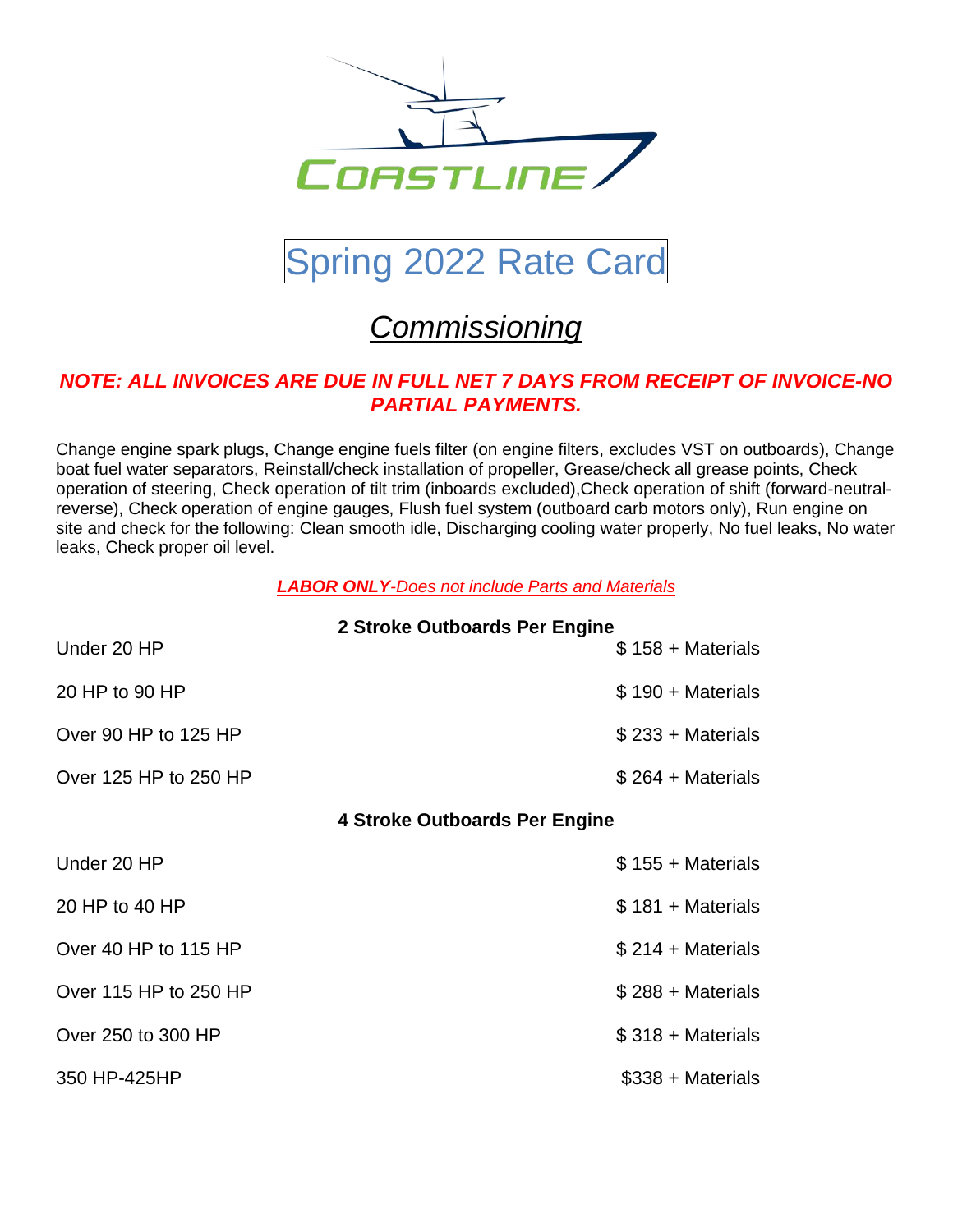### Basic Spring Commission (De-winterize)

Basic Startup (*per engine, does not include any other services or parts*) includes all engine checks as tune up but with no hard parts changed. \$125.00

### 2 Year Engine Service

| <b>Outboard 2 Year Service (Cooling System)</b><br>Replace engine water pump, water pump housings, and thermostats.                                                                                      | \$265.00 |
|----------------------------------------------------------------------------------------------------------------------------------------------------------------------------------------------------------|----------|
| <b>Storage and Hauling</b><br>LOCAL over the road hauling for service or other reason (both ways)                                                                                                        | \$50.00  |
| Trailer Storage for summer season                                                                                                                                                                        | \$340.00 |
| Summer boat storage (per linear foot)                                                                                                                                                                    | \$38.00  |
| Local launch (MHD) with Owner's trailer-pick up boat locally, launch and<br>deliver to local in-water storage location, return trailer locally<br>NOTE: Owner helping requires signed WAIVER (same cost) | \$335.00 |
| Local launch (MHD) with CLM hydraulic trailer-pick up boat locally, launch and<br>deliver to local in-water storage location<br>NOTE: Owner helping requires signed WAIVER (same cost)                   | \$415.00 |
| Seasonal haul and splash for work at yard.                                                                                                                                                               | \$495.00 |

#### *All other hauling including over the road please call for a price quote*

|                                                                                                                         | <b>General Hourly Labor Rates</b>                        |  |
|-------------------------------------------------------------------------------------------------------------------------|----------------------------------------------------------|--|
| Mechanical<br>Electrical<br>General<br>Over the road/water travel<br>Head work                                          | \$165.00<br>\$165.00<br>\$165.00<br>\$205.00<br>\$205.00 |  |
| Hauling                                                                                                                 | \$205.00                                                 |  |
| Boat Compound & Wax, Painting and Cleaning (Labor Only)<br>Compound and Wax Exterior Below the rail center console hull | \$19.00 per ft.                                          |  |
| Compound and Wax Exterior Below the rail cabin hull                                                                     | \$21.00 per ft.                                          |  |
| Bottom Sanding and Painting                                                                                             | \$19.00 per ft.                                          |  |
| Full boat cleaning (see service description)                                                                            | \$70.00 per hour                                         |  |
| Full Boat Detailing (see service description)                                                                           | \$95.00 per hour                                         |  |